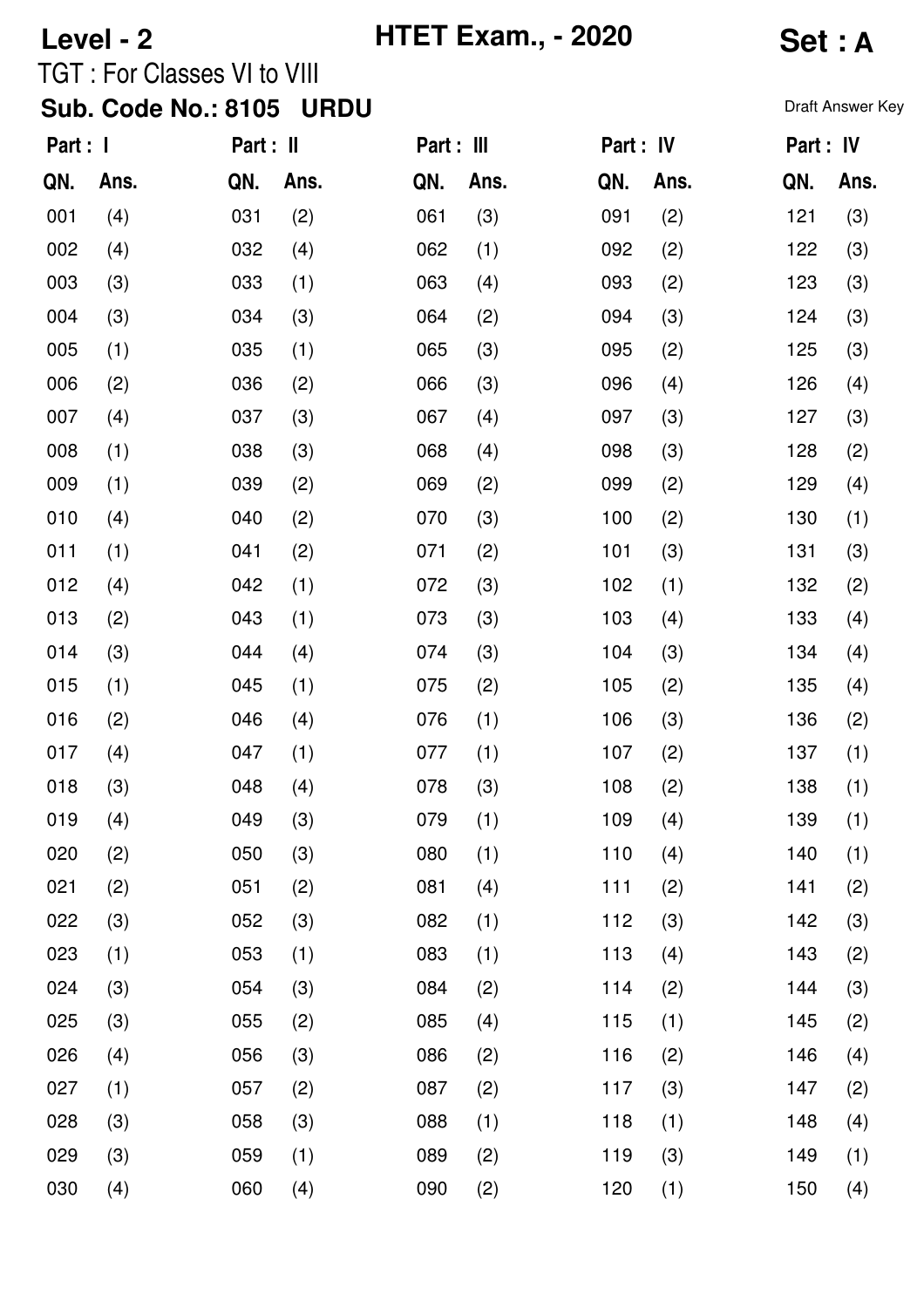| Level - 2                                 |      |                                    |      | <b>HTET Exam., - 2020</b> |      | Set : B   |      |                  |      |  |
|-------------------------------------------|------|------------------------------------|------|---------------------------|------|-----------|------|------------------|------|--|
|                                           |      | <b>TGT: For Classes VI to VIII</b> |      |                           |      |           |      |                  |      |  |
| <b>Sub. Code No.: 8105</b><br><b>URDU</b> |      |                                    |      |                           |      |           |      | Draft Answer Key |      |  |
| Part : I                                  |      | Part : II                          |      | Part : III                |      | Part : IV |      | Part : IV        |      |  |
| QN.                                       | Ans. | QN.                                | Ans. | QN.                       | Ans. | QN.       | Ans. | QN.              | Ans. |  |
| 001                                       | (3)  | 031                                | (4)  | 061                       | (2)  | 091       | (4)  | 121              | (1)  |  |
| 002                                       | (4)  | 032                                | (3)  | 062                       | (3)  | 092       | (2)  | 122              | (4)  |  |
| 003                                       | (2)  | 033                                | (3)  | 063                       | (2)  | 093       | (2)  | 123              | (1)  |  |
| 004                                       | (2)  | 034                                | (2)  | 064                       | (3)  | 094       | (2)  | 124              | (1)  |  |
| 005                                       | (4)  | 035                                | (1)  | 065                       | (1)  | 095       | (2)  | 125              | (4)  |  |
| 006                                       | (4)  | 036                                | (2)  | 066                       | (1)  | 096       | (1)  | 126              | (2)  |  |
| 007                                       | (3)  | 037                                | (3)  | 067                       | (1)  | 097       | (2)  | 127              | (3)  |  |
| 008                                       | (4)  | 038                                | (1)  | 068                       | (4)  | 098       | (2)  | 128              | (1)  |  |
| 009                                       | (1)  | 039                                | (2)  | 069                       | (3)  | 099       | (3)  | 129              | (4)  |  |
| 010                                       | (1)  | 040                                | (4)  | 070                       | (3)  | 100       | (3)  | 130              | (4)  |  |
| 011                                       | (3)  | 041                                | (2)  | 071                       | (1)  | 101       | (2)  | 131              | (2)  |  |
| 012                                       | (3)  | 042                                | (1)  | 072                       | (3)  | 102       | (3)  | 132              | (4)  |  |
| 013                                       | (4)  | 043                                | (2)  | 073                       | (2)  | 103       | (2)  | 133              | (4)  |  |
| 014                                       | (1)  | 044                                | (1)  | 074                       | (1)  | 104       | (2)  | 134              | (3)  |  |
| 015                                       | (1)  | 045                                | (1)  | 075                       | (4)  | 105       | (2)  | 135              | (1)  |  |
| 016                                       | (4)  | 046                                | (3)  | 076                       | (3)  | 106       | (2)  | 136              | (3)  |  |
| 017                                       | (2)  | 047                                | (1)  | 077                       | (2)  | 107       | (3)  | 137              | (3)  |  |
| 018                                       | (1)  | 048                                | (3)  | 078                       | (4)  | 108       | (4)  | 138              | (2)  |  |
| 019                                       | (3)  | 049                                | (1)  | 079                       | (3)  | 109       | (3)  | 139              | (3)  |  |
| 020                                       | (2)  | 050                                | (4)  | 080                       | (3)  | 110       | (3)  | 140              | (4)  |  |
| 021                                       | (4)  | 051                                | (1)  | 081                       | (1)  | 111       | (1)  | 141              | (2)  |  |
| 022                                       | (1)  | 052                                | (2)  | 082                       | (2)  | 112       | (4)  | 142              | (3)  |  |
| 023                                       | (2)  | 053                                | (2)  | 083                       | (1)  | 113       | (3)  | 143              | (2)  |  |
| 024                                       | (3)  | 054                                | (2)  | 084                       | (2)  | 114       | (3)  | 144              | (3)  |  |
| 025                                       | (3)  | 055                                | (3)  | 085                       | (2)  | 115       | (4)  | 145              | (2)  |  |
| 026                                       | (1)  | 056                                | (4)  | 086                       | (4)  | 116       | (1)  | 146              | (3)  |  |
| 027                                       | (3)  | 057                                | (3)  | 087                       | (2)  | 117       | (3)  | 147              | (2)  |  |
| 028                                       | (3)  | 058                                | (4)  | 088                       | (2)  | 118       | (2)  | 148              | (1)  |  |
| 029                                       | (4)  | 059                                | (3)  | 089                       | (4)  | 119       | (4)  | 149              | (3)  |  |
| 030                                       | (4)  | 060                                | (3)  | 090                       | (1)  | 120       | (1)  | 150              | (4)  |  |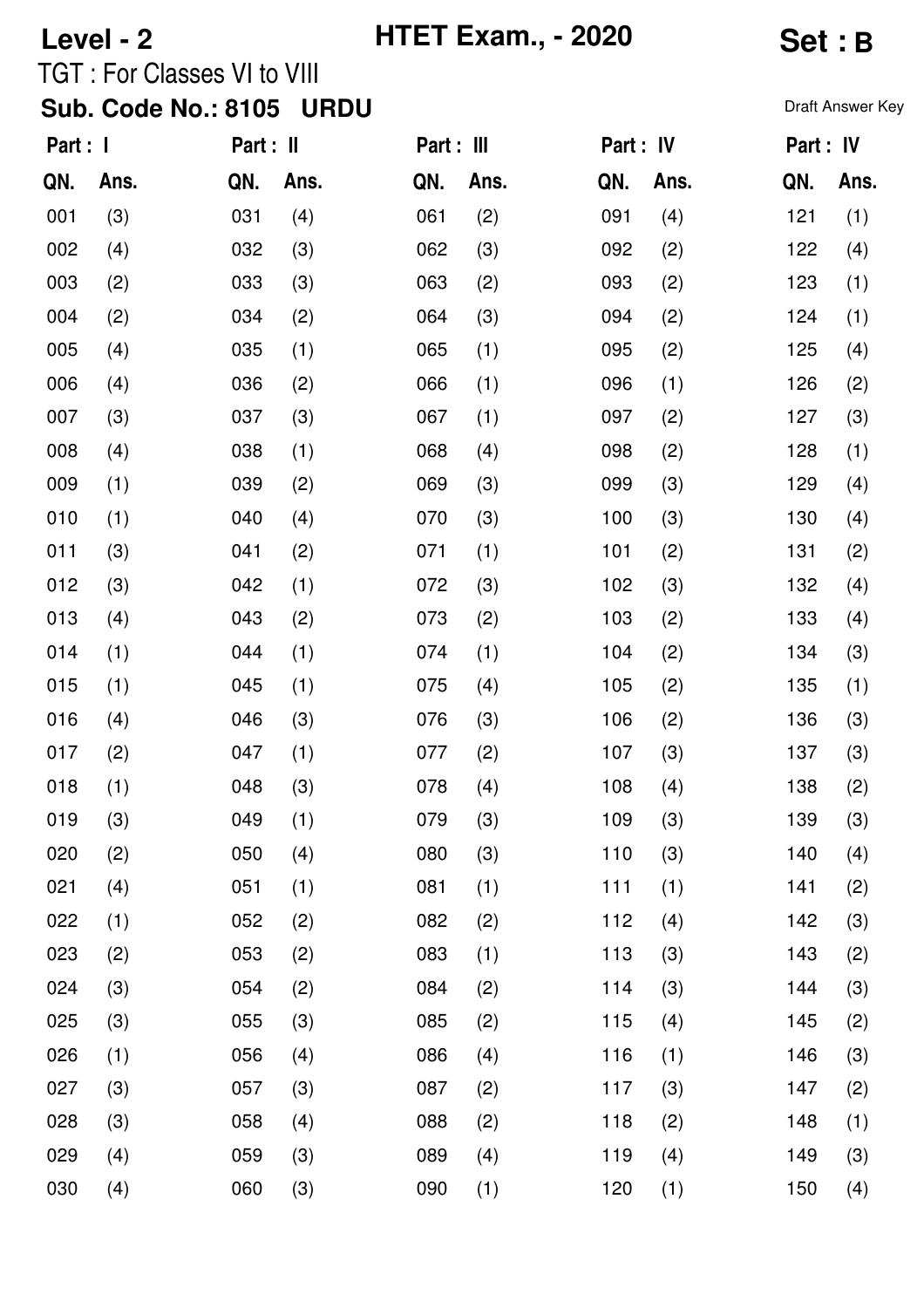| Level - 2 |      |                                    |             |            | <b>HTET Exam., - 2020</b> | Set : C   |      |                  |      |  |
|-----------|------|------------------------------------|-------------|------------|---------------------------|-----------|------|------------------|------|--|
|           |      | <b>TGT: For Classes VI to VIII</b> |             |            |                           |           |      |                  |      |  |
|           |      | <b>Sub. Code No.: 8105</b>         | <b>URDU</b> |            |                           |           |      | Draft Answer Key |      |  |
| Part : I  |      | Part : II                          |             | Part : III |                           | Part : IV |      | Part : IV        |      |  |
| QN.       | Ans. | QN.                                | Ans.        | QN.        | Ans.                      | QN.       | Ans. | QN.              | Ans. |  |
| 001       | (3)  | 031                                | (1)         | 061        | (3)                       | 091       | (2)  | 121              | (2)  |  |
| 002       | (2)  | 032                                | (4)         | 062        | (3)                       | 092       | (2)  | 122              | (2)  |  |
| 003       | (3)  | 033                                | (2)         | 063        | (2)                       | 093       | (2)  | 123              | (2)  |  |
| 004       | (4)  | 034                                | (3)         | 064        | (4)                       | 094       | (2)  | 124              | (2)  |  |
| 005       | (1)  | 035                                | (2)         | 065        | (2)                       | 095       | (3)  | 125              | (2)  |  |
| 006       | (2)  | 036                                | (3)         | 066        | (2)                       | 096       | (2)  | 126              | (3)  |  |
| 007       | (4)  | 037                                | (2)         | 067        | (1)                       | 097       | (1)  | 127              | (2)  |  |
| 008       | (3)  | 038                                | (3)         | 068        | (1)                       | 098       | (4)  | 128              | (3)  |  |
| 009       | (4)  | 039                                | (1)         | 069        | (3)                       | 099       | (4)  | 129              | (4)  |  |
| 010       | (4)  | 040                                | (2)         | 070        | (2)                       | 100       | (3)  | 130              | (1)  |  |
| 011       | (3)  | 041                                | (1)         | 071        | (4)                       | 101       | (2)  | 131              | (3)  |  |
| 012       | (1)  | 042                                | (2)         | 072        | (3)                       | 102       | (2)  | 132              | (3)  |  |
| 013       | (4)  | 043                                | (4)         | 073        | (1)                       | 103       | (2)  | 133              | (2)  |  |
| 014       | (2)  | 044                                | (1)         | 074        | (3)                       | 104       | (2)  | 134              | (4)  |  |
| 015       | (1)  | 045                                | (1)         | 075        | (1)                       | 105       | (1)  | 135              | (4)  |  |
| 016       | (2)  | 046                                | (3)         | 076        | (4)                       | 106       | (3)  | 136              | (4)  |  |
| 017       | (1)  | 047                                | (3)         | 077        | (3)                       | 107       | (2)  | 137              | (1)  |  |
| 018       | (3)  | 048                                | (2)         | 078        | (3)                       | 108       | (1)  | 138              | (3)  |  |
| 019       | (3)  | 049                                | (4)         | 079        | (1)                       | 109       | (1)  | 139              | (4)  |  |
| 020       | (3)  | 050                                | (2)         | 080        | (3)                       | 110       | (4)  | 140              | (1)  |  |
| 021       | (1)  | 051                                | (3)         | 081        | (2)                       | 111       | (2)  | 141              | (3)  |  |
| 022       | (4)  | 052                                | (4)         | 082        | (2)                       | 112       | (3)  | 142              | (4)  |  |
| 023       | (1)  | 053                                | (4)         | 083        | (4)                       | 113       | (3)  | 143              | (3)  |  |
| 024       | (4)  | 054                                | (1)         | 084        | (1)                       | 114       | (2)  | 144              | (1)  |  |
| 025       | (1)  | 055                                | (2)         | 085        | (2)                       | 115       | (3)  | 145              | (4)  |  |
| 026       | (4)  | 056                                | (1)         | 086        | (1)                       | 116       | (3)  | 146              | (1)  |  |
| 027       | (2)  | 057                                | (3)         | 087        | (1)                       | 117       | (4)  | 147              | (1)  |  |
| 028       | (3)  | 058                                | (3)         | 088        | (4)                       | 118       | (3)  | 148              | (4)  |  |
| 029       | (3)  | 059                                | (3)         | 089        | (2)                       | 119       | (3)  | 149              | (3)  |  |
| 030       | (4)  | 060                                | (1)         | 090        | (2)                       | 120       | (4)  | 150              | (3)  |  |